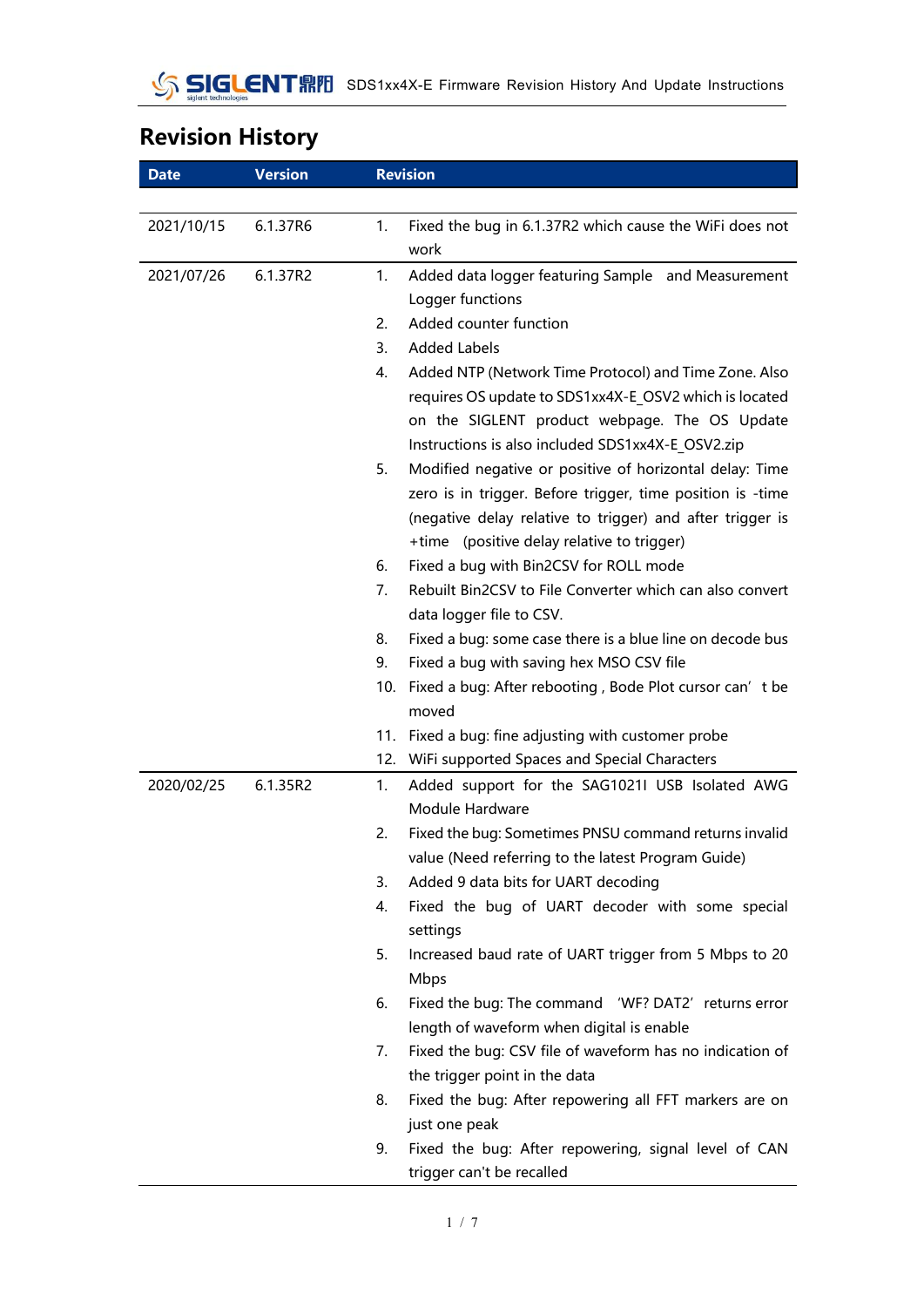### SIGLENT RIVE SDS1xx4X-E Firmware Revision History And Update Instructions

| <b>Date</b> | <b>Version</b> |                | <b>Revision</b>                                                                                      |
|-------------|----------------|----------------|------------------------------------------------------------------------------------------------------|
|             |                |                | 10. Fixed a few SCPI Commands errors:                                                                |
|             |                |                | MATH: CURSOR VALUE?                                                                                  |
|             |                |                | C3:INVERT_SET? is missing                                                                            |
|             |                |                | HISTORY LIST? is missing                                                                             |
|             |                |                | DIGITAL:LOW8 SWICHT, typo in name                                                                    |
|             |                |                | C5:COUPLING? typo in name                                                                            |
|             |                |                | 11. Fixed the Bode Plot bug: Sometime there isn't enough                                             |
|             |                |                | delay after the scope switches timebase values before it                                             |
|             |                |                | tries to take a measurement                                                                          |
|             |                |                | 12. Fixed the bug: Matlab can' t import 14 M Matlab<br>waveform files                                |
|             |                |                | 13. Fixed the bug: 'WF?' command ignores the length set                                              |
|             |                |                | by 'WFSU' for digital                                                                                |
| 2019/05/15  | 6.1.33         | $\mathbf{1}$ . | Optimized communication between SDS1xx4X-E and                                                       |
|             |                |                | SLA1016. This revision (and higher) requires the SLA1016                                             |
|             |                |                | MUST be upgraded to 8.1.16 (or higher) first. Please take                                            |
|             |                |                | a look at 'Compatibility with SLA1016' at the end of                                                 |
|             |                |                | the release notes.                                                                                   |
|             |                | 2.             | AWG Optimized Bode Plot: Accuracy and Sensitivity                                                    |
|             |                |                | Improvement, New Vari-level Mode for Testing Loop                                                    |
|             |                |                | Response, Miscellaneous Function and UI Improvements.                                                |
|             |                | 3.             | Optimized FFT UI: Added Peaks, Markers, and search                                                   |
|             |                |                | within FFT.                                                                                          |
|             |                | 4.             | Optimized accessing USB drive so that when a USB drive                                               |
|             |                |                | is moved to a computer, Windows will not prompt a                                                    |
|             |                |                | restoration of the USB drive.                                                                        |
|             |                | 5.             | Optimize WIFI connection: 63 characters can now be used                                              |
|             |                |                | for a WPA2 PSK key.                                                                                  |
|             |                | 6.             | Added parity options of MARK/SPACE for UART of 9-bit                                                 |
|             |                |                | Decode.                                                                                              |
|             |                | 7.             | Optimized behavior of the cursors (x-axis): Added a                                                  |
|             |                |                | mode that the cursors remain at the set position on the                                              |
|             |                |                | waveform when changing time base.                                                                    |
|             |                | 8.             | Optimize self-calibration for channels. (Recommend to                                                |
|             |                |                | perform a self-calibration after upgrading.)                                                         |
|             |                | 9.             | Added a pop message: If there are too many serial frames                                             |
|             |                |                | in one sample, the Scope does not decode all of the serial                                           |
|             |                |                | frames and pop up message of 'Decoding to maximum                                                    |
|             |                |                | frame number limitation!'                                                                            |
|             |                |                | 10. Fixed the bug of ROV measurement.                                                                |
|             |                |                | 11. Fixed the bug: Normal trigger can show more-than-one                                             |
|             |                |                | trigger event on the display at one time.<br>12. Fixed the bug: Erratic triggering, randomly jumping |
|             |                |                |                                                                                                      |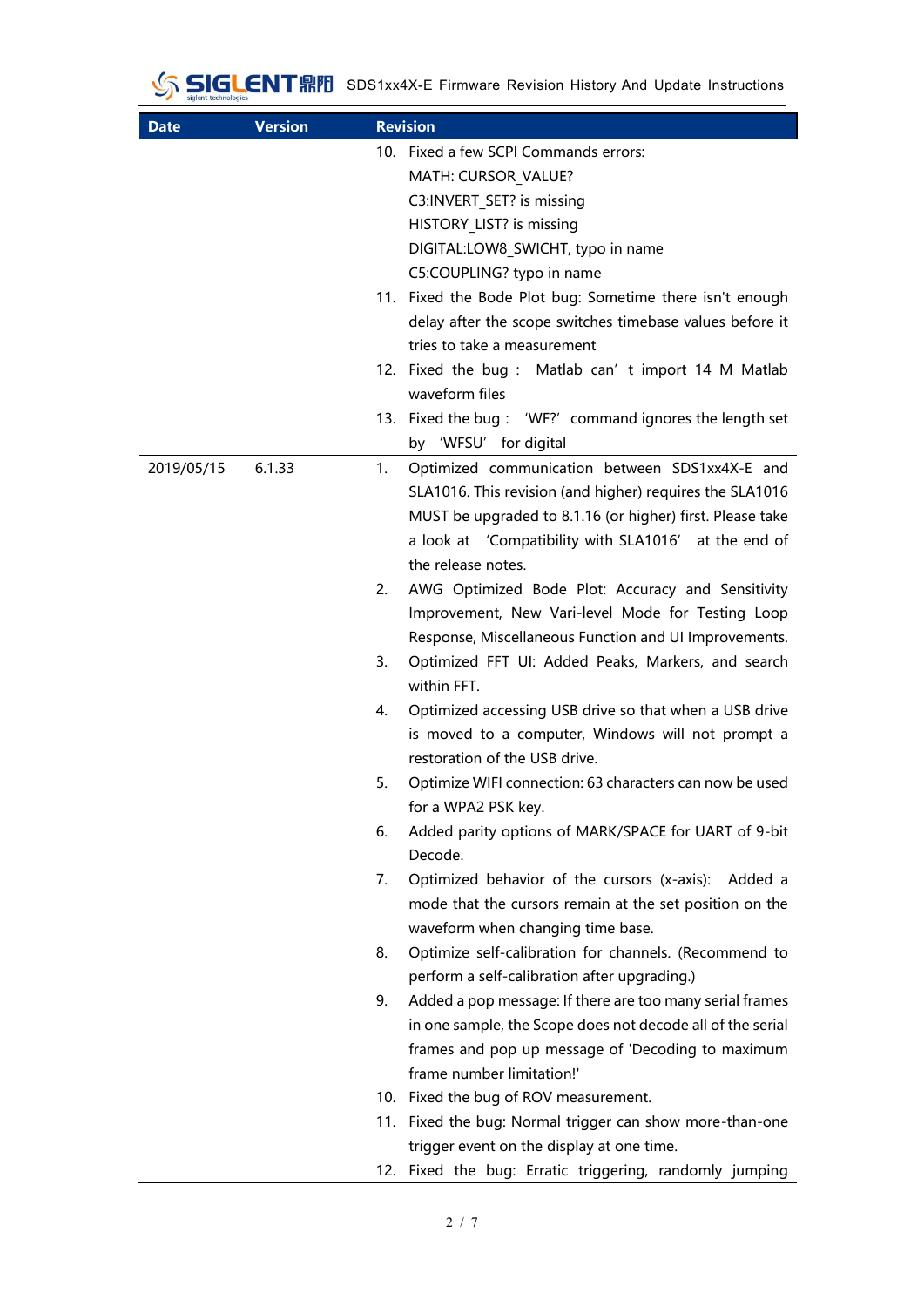# SIGLENT FINE SDS1xx4X-E Firmware Revision History And Update Instructions

| <b>Date</b> | <b>Version</b> |    | <b>Revision</b>                                                                                                                                                                                                                                         |
|-------------|----------------|----|---------------------------------------------------------------------------------------------------------------------------------------------------------------------------------------------------------------------------------------------------------|
|             |                |    | between the first and the second edge of a signal.<br>13. Fixe the bug: The acquire time of history is reset to zero<br>if the time reach 1 hour and 11 minutes. The delta time is<br>also wrong if the period is longer than 1 hour and 11<br>minutes. |
|             |                |    | 14. Fixed The SPI triggering issue: the 16-bit trigger wouldn't<br>work for a gap > 360 ns between the two 8-bit packets.                                                                                                                               |
|             |                |    | 15. Fixed the bug: Save/Recall setup of trigger and scale<br>issue.                                                                                                                                                                                     |
|             |                |    | (SalesForce ID: P-00199) (SalesForce ID: P-00200)<br>16. Fixed the bug: Reading cursors by SCPI is not accuracy.<br>(SalesForce ID: P-00201)                                                                                                            |
|             |                |    | 17. Fixed the bug: In fine adjust mode, some scale such as<br>302 mV/DIV is in the wrong position.                                                                                                                                                      |
|             |                |    | 18. Fixed the bug: LIN decoder doesn't decode frames with<br>zero-length response.                                                                                                                                                                      |
|             |                |    | 19. Fixed the bug: If the Courser Offset is not a multiple of<br>zoom time base, the curser will be replaced when<br>zoomed.                                                                                                                            |
|             |                |    | 20. Fixed the bug: The measurements made with the cursor<br>in Ref. Give wrong values for all the different probes of<br>X1.                                                                                                                            |
|             |                |    | 21. Fixed the bug: Measures fairs with GATE give completely<br>random values in signals of low frequency.                                                                                                                                               |
| 2018/09/20  | 6.1.26         | 1. | Added SCPI command to set up gated measurements<br>and return the data.                                                                                                                                                                                 |
|             |                | 2. | Customers can save the result of decode list table to a<br>CSV file.                                                                                                                                                                                    |
|             |                | 3. | Modified the color of FFT to match the trace selected.                                                                                                                                                                                                  |
|             |                | 4. | There are some times of quick calibration during warming<br>up the SDS XE. Added a menu below Utility to disable the<br>quick calibration so that the sampling isn' t interrupted.                                                                      |
|             |                | 5. | Created software that converts binary waveform data to<br>CSV. It can be downloaded from the embedded web<br>server on the scope.                                                                                                                       |
|             |                | 6. | Fixed the bug: "Screen Save" button on web page does<br>not work with some browsers.                                                                                                                                                                    |
|             |                | 7. | Fixed the bug: The setting of Educational mode can' t be<br>saved after power off.                                                                                                                                                                      |
|             |                | 8. | Fixed a bug with MSO decoding. and the<br>SLA1016<br>firmware also needs to be updated to 8.1.11.                                                                                                                                                       |
|             |                | 9. | Fixed the bug: The binary block returned by the                                                                                                                                                                                                         |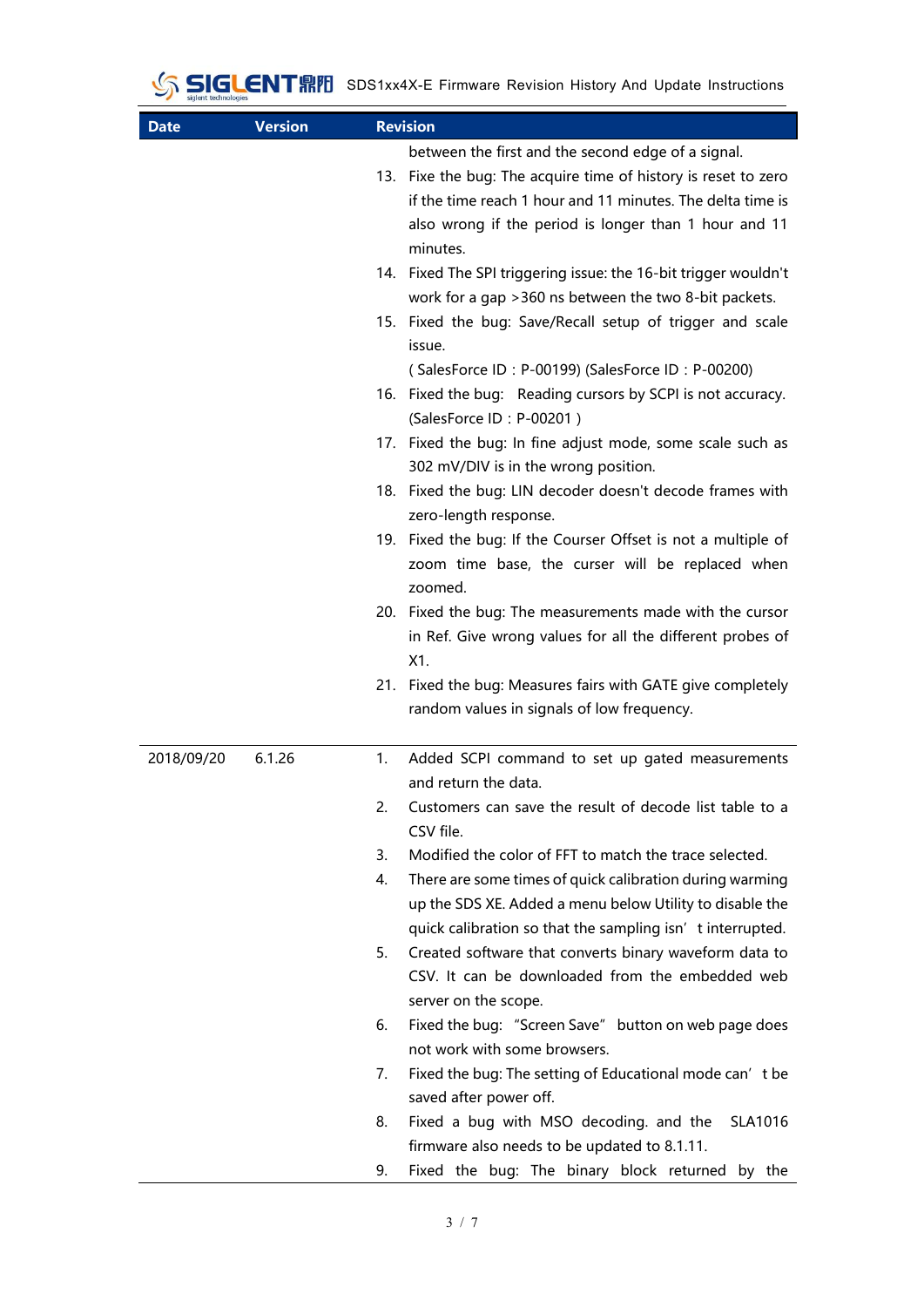# SIGLENTRIPI SDS1xx4X-E Firmware Revision History And Update Instructions

| <b>Date</b> | <b>Version</b> | <b>Revision</b>                                                         |
|-------------|----------------|-------------------------------------------------------------------------|
|             |                | WAVEFORM command contains the length of the block                       |
|             |                | in the "#9" header. This length is incorrect when the NP                |
|             |                | option of the WFSU command is used; the header then                     |
|             |                | gives the memory depth instead of the actual size of the                |
|             |                | block.                                                                  |
|             |                | 10. Fixed the bug of the scope response from the                        |
|             |                | WAVEFORM command prefixes the binary block with the                     |
|             |                | string "ALL," even when "CHDR OFF" is used.                             |
|             |                | 11. Added exiting the on-screen keyboard by OK button.                  |
| 2018/05/31  | 6.1.25R2       | Fixed the bug: Once the acquisition is stopped, the scope<br>1.         |
|             |                | often can't find search events in other channels.                       |
|             |                | 2.<br>Fixed the bug: In certain situations, the scope freezes           |
|             |                | when the Auto Setup button is pressed.                                  |
|             |                | Fixed the bug: The Pass/Fail mask is not correct at edge<br>3.          |
|             |                | of screen left and right.                                               |
|             |                | Attenuation and invert indicator were added into the<br>4.              |
|             |                | channel tab.                                                            |
|             |                | Any arbitrary probe factor from 1e-6 to 1e6 can be set by<br>5.         |
|             |                | universal knob.<br>6.                                                   |
|             |                | Got rid of suffix 'A' that stands for 'Acknowledge' from<br>I2C decode. |
|             |                | Fixed the bug: The dedicated window for long I2C data<br>7.             |
|             |                | sometime lose data at right edge.                                       |
|             |                | Fixed the bug: The decoder sometimes does not show<br>8.                |
|             |                | any info.                                                               |
|             |                | Fixed the bug: After updating to the last firmware and OS<br>9.         |
|             |                | version, the remote panel/control interface can no longer               |
|             |                | be connected.                                                           |
| 2018/05/02  | 6.1.25R1       | Increased XY mode wave fresh speed<br>1.                                |
|             |                | 2.<br>Changed the displayed system information screen. From             |
|             |                | ADS version of 6.1.25R1, the info screen now shows 5                    |
|             |                | sections of software versions, including the OS version ID              |
|             |                | 3.<br>Optimized remote webpage screen update rate. Requires             |
|             |                | both OS and ADS update which are located on the                         |
|             |                | SIGLENT product webpage.                                                |
|             |                | Add virtual control panel for PC and mobile terminals<br>4.             |
|             |                | 5.<br>Added SCPI commands for Math waveforms (except FFT)               |
|             |                | and digital channel waveforms (ADS version of SLA1016                   |
|             |                | should be $\geq$ 8.1.9)                                                 |
|             |                | See the SIGLENT product webpage for software updates.                   |
|             |                | Added Digital Channel cursor support<br>6.                              |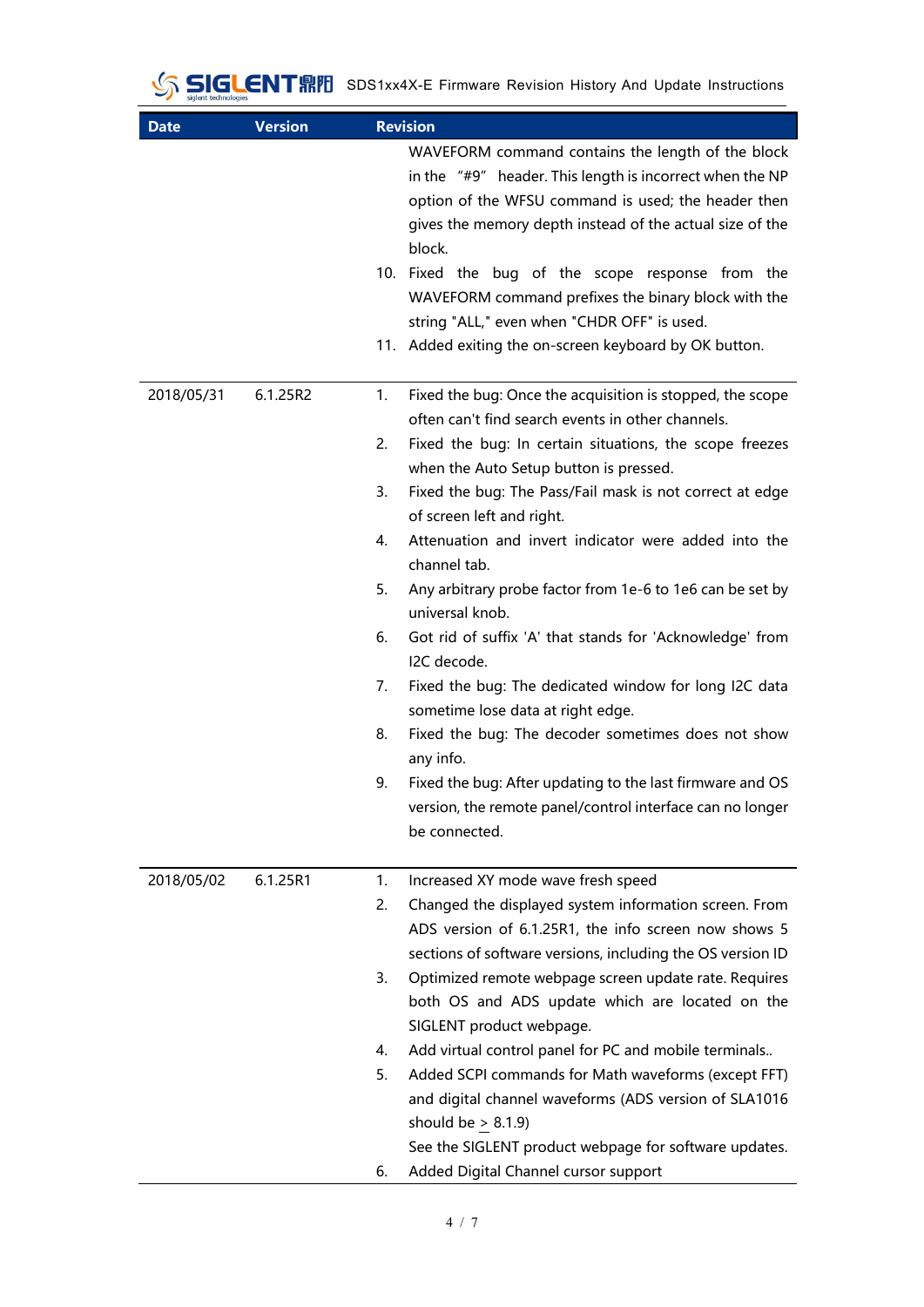# SIGLENTRIPI SDS1xx4X-E Firmware Revision History And Update Instructions

| <b>Date</b> | <b>Version</b> | <b>Revision</b>                                                                                                                                                                                          |
|-------------|----------------|----------------------------------------------------------------------------------------------------------------------------------------------------------------------------------------------------------|
|             |                | horizontal<br>Optimized<br>of<br>7.<br>accuracy<br>measurement,<br>especially when there are only a few samples in very small<br>timebase<br>The 'Link to Trigger' menu modified to 'Copy setting'<br>8. |
|             |                | Added ability to disable one direction of the full duplex<br>9.<br>encoders                                                                                                                              |
|             |                | 10. Fixed the bug related to displaying long IC2 decoded<br>packets                                                                                                                                      |
|             |                | 11. Fixed the bug: SDS1xx4X-E webpage update would<br>sometimes fail                                                                                                                                     |
|             |                | 12. Fixed the channel inversion bug when changing timebase<br>from 1ms to 2ms                                                                                                                            |
|             |                | 13. Fixed the bug: Unreadable digital system information                                                                                                                                                 |
| 2018/02/27  | 6.1.20R1       | 2.<br>Added Bode Plot support for all of Siglent' s SDG<br>instruments                                                                                                                                   |
|             |                | Fixed a bug in 6.1.20 which maybe cause the signal<br>3.<br>disappear after self-calibration for channels                                                                                                |
| 2018/02/01  | 6.1.20         | Add MSO/Logic functionality<br>1.                                                                                                                                                                        |
|             |                | Added automatic vertical scale (volts/div) in Bode Plot<br>2.<br>mode                                                                                                                                    |
|             |                | 3.<br>Added USB WiFi support                                                                                                                                                                             |
|             |                | Optimized the WiFi GUI<br>4.                                                                                                                                                                             |
|             |                | Automatic Roll mode selection will be disabled if<br>5.<br>manually disabled once                                                                                                                        |
|             |                | Renamed Runt-Trigger in German<br>6.                                                                                                                                                                     |
|             |                | Fixed a bug in the I2C triggering system of 7 bit Address&<br>7.<br>Data                                                                                                                                 |
|             |                | 8.<br>Improved Auto Setup function with1K compensation<br>output                                                                                                                                         |
|             |                | Improved waveform update when using sequence mode<br>9.<br>on long timebases                                                                                                                             |
|             |                | Optimize self-calibration for channels<br>10.                                                                                                                                                            |
| 2017/12/18  | 6.1.12R1       | Modified Pass/Fail output pulse to 5us<br>1.                                                                                                                                                             |
| 2017/11/16  | 6.1.12         | 1.<br>Initial formal release of SDS1xx4X-E                                                                                                                                                               |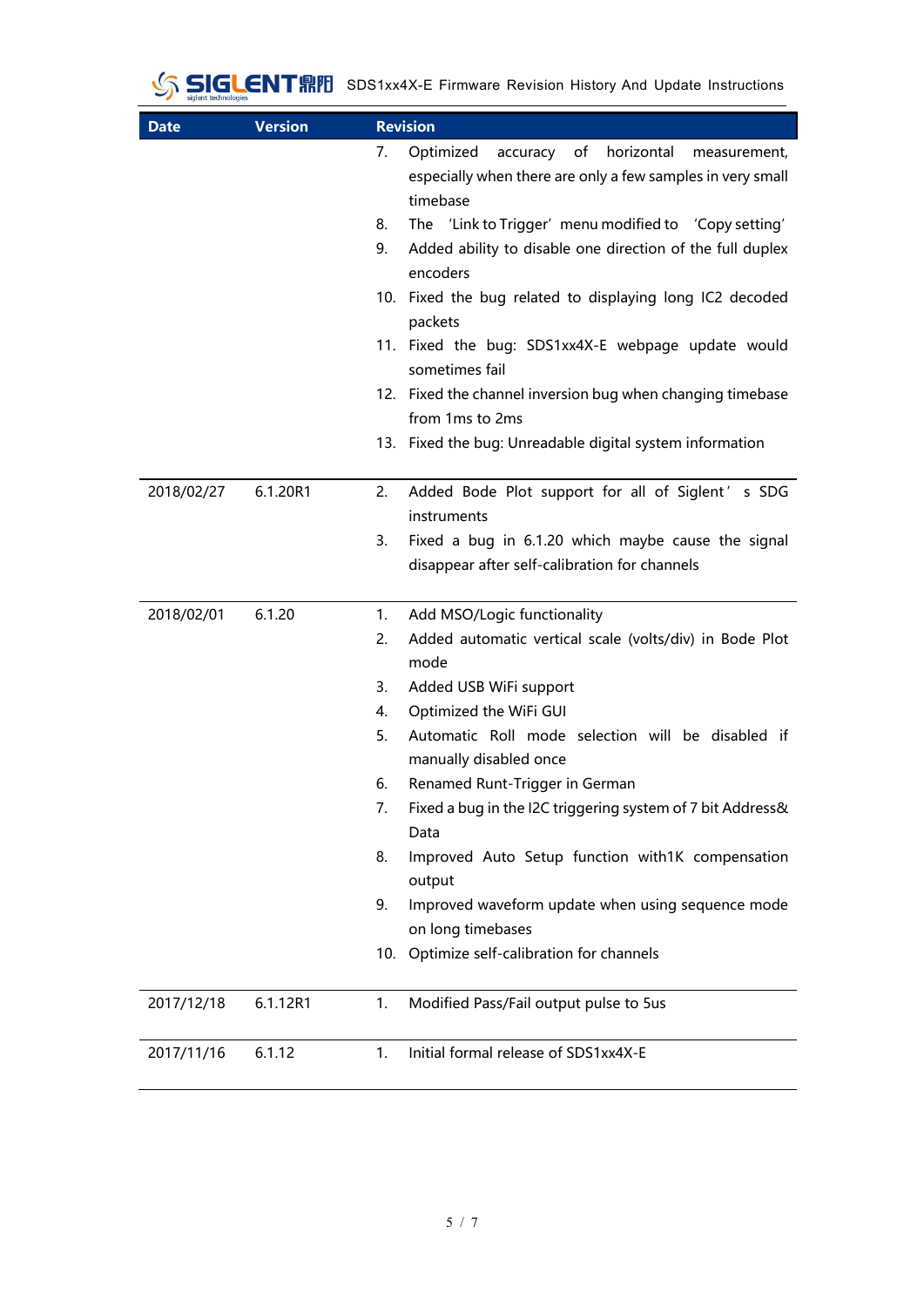#### **Compatibility between Versions**

| <b>Source</b><br><b>Version</b> | <b>Object</b><br><b>Version</b> | <b>Compatibility</b> |
|---------------------------------|---------------------------------|----------------------|
| 6.1.37R2                        | 6.1.37R6                        | Yes                  |
| 6.1.26                          | 6.1.37R6                        | Yes                  |
| 6.1.25R2                        | 6.1.37R6                        | Yes                  |
| 6.1.25R1                        | 6.1.37R6                        | Yes                  |
| 6.1.20R1                        | 6.1.37R6                        | Yes                  |
| 6.1.20                          | 6.1.37R6                        | Yes                  |
| 6.1.12R1                        | 6.1.37R6                        | Yes                  |
| 6.1.12                          | 6.1.37R6                        | Yes                  |
| 6.1.33                          | 6.1.37R6                        | Yes                  |
| 6.1.35R2                        | 6.1.37R6                        | Yes                  |

#### **Compatibility with SLA1016**

| <b>Source</b><br><b>Version</b> | <b>Object Version</b> | <b>Compatibility</b> |
|---------------------------------|-----------------------|----------------------|
|                                 |                       |                      |

| 8.1.16 | 6.1.33/6.1.37R6 | Yes |  |
|--------|-----------------|-----|--|
| 8.1.11 | 6.1.33/6.1.37R6 | No  |  |
| 8.1.9  | 6.1.33/6.1.37R6 | No  |  |
| 8.1.8  | 6.1.33/6.1.37R6 | No  |  |

#### **Update instructions**

◆ Important!

Because 6.1.33 fixed a bug with self- calibration for each channel. Please perform a selfcalibration if the machine is updated to 6.1.33 (or higher)

◆ Very important! Optimized communication between SDS1xx4X-E and SLA1016. If the SDS1xx4X-E will be